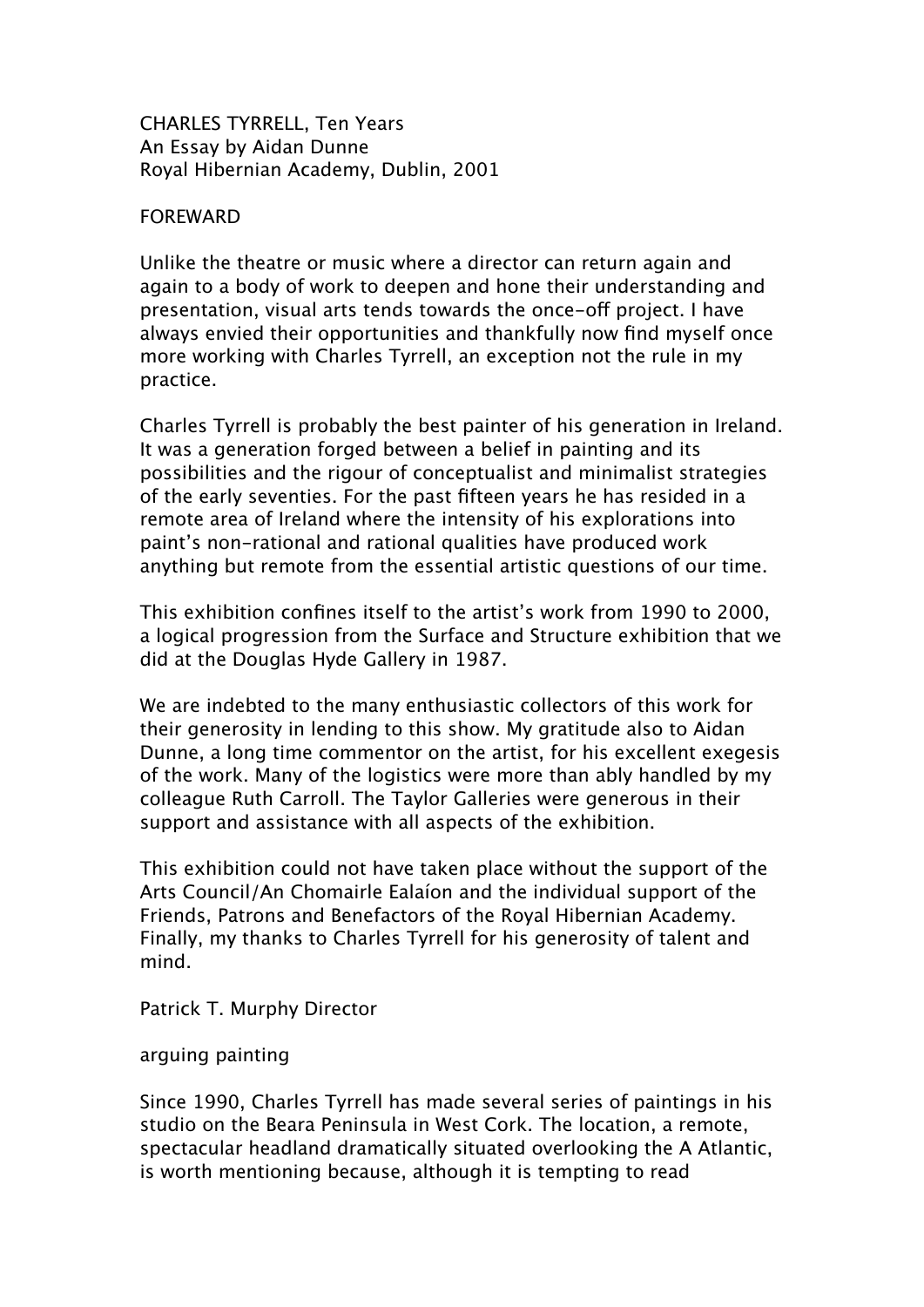references to landscape into the colours and textures of his work, he is, in an undogmatic but resolute sense, an abstract painter. There is no conscious representational connection between his painting and the world of appearances. In fact the relation of his painting to the world beyond it is eloquently expressed in his own formulation, that he abstracts towards rather than from the real, "travelling towards an image that has its own reality"1, but always starts from "a point of bland, abstract logic."2. The impetus is from a Platonic realm of pure abstraction to "an image that incorporates the human reality of confusion and fallibility."3

As it happens, abstract logic is a particularly appropriate term because you will not find a more concentrated, closely argued body of work in Irish art. In its rigorous tracking of possibilities within precise, unyielding (if not quite unchanging) stylistic parameters, it is akin to Sean Scully's almost relentless use of the stripe, and in a way Scully is an obvious comparison, yet beyond their shared qualities, of concentrated abstraction and what might be called a work ethic, he and Tyrrell are not particularly alike as painters.

If you think of abstract painting as a language, Scully's syntactic unit is the stripe, capable of infinite permutation but structurally consistent, endlessly rebuilt into different sets of internal relationships. It is difficult to pin down a comparable syntactic unit in Tyrrell's work, though it might seem that there are some candidates. For example, the system of diagonal subdivisions within square formats that he favours, implicitly or explicitly, may be one such candidate. Yet diagonals in his work function much more as grids than stripes do in Scully's. The point about a grid is that it is uniform and indefinitely extendable. While the diagonal network serves as a structural underpinning and also as a foregrounded structural element (that is, in demarcating areas of different colour or tonality) in Tyrrell's painting, it doesn't become a motif, a building block, like the stripe for Scully. It's more a neutral linear scaffolding, indicating potentialities that may or may not be picked up. Significantly, it might also function as a metaphor for any network of meaning, including language, or an iconographic system.

Several qualities stand out in the paintings. Apart from the grid structure, variously highlighted and down-played, or, you could say, confirmed and implied, there are the related, evidently insistent impulses to formulate and demarcate a motif, and, over a period of several years, to reconcile two bisected, divergent motifs. It is not too outlandish to appeal to an example from geology to convey the peculiar effect of the latter paintings, in which adjacent portions are both linked and separate, like certain geological faults, in which a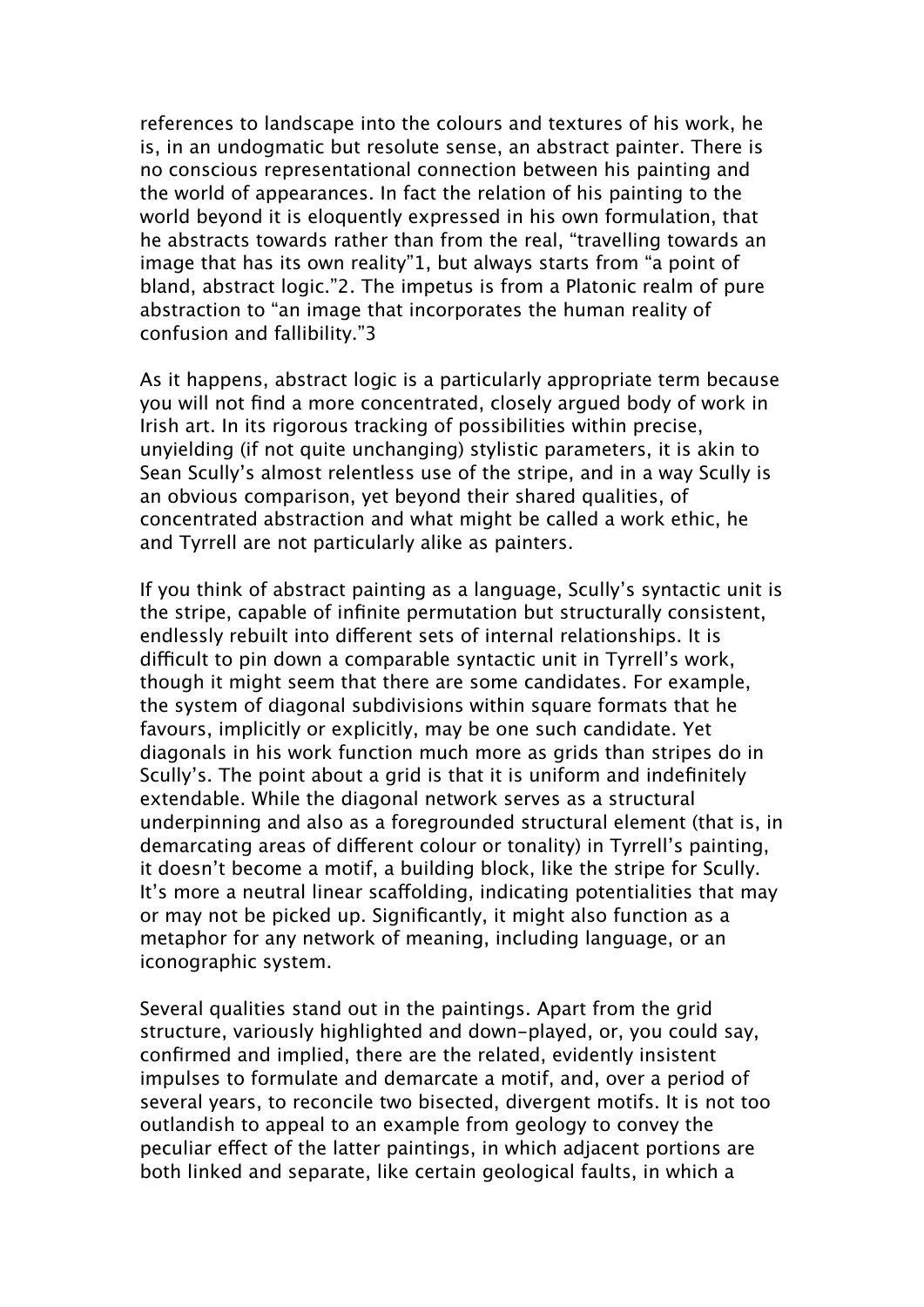piece of uniform terrain is fractured, misaligned and distorted along a fault line in any one or combination of a variety of ways. But here it would be as well to remember Tyrrell's cautionary note about the direction he works from. That is, we shouldn't presume a pre-existing coherence at all.

These factors relate to but do not entirely explain another consistent characteristic of the paintings, which is that they actively resist reading in various ways. Surface disjunctures such as those implied by similar but different motifs are one of the ways they do so, and also other details of surface organisation, by which areas are blocked out in patterns that militate against our viewing them in terms of conventional hierarchical compositional structure. We are quietly prompted to negotiate their surfaces in different, piecemeal ways. This process is explicitly addressed in several paintings from 1992. March 1992, for example, presents us with a sequence of three distinct banded areas, demarcated by vertical divisions. There are suggestions of common underpainting, and the surface is prevented from becoming incoherent, is actually firmly locked together, by an exceptionally strong grid framework of both verticals and diagonals. Couple (1992), orientated around one vertical division, straightforwardly offers a mismatch, instituting a theme that is to dominate a great deal of Tyrrell's work over the decade. Again, the grid holds it all together, but we are left in little doubt that two mutually exclusive systems of meaning, or personalities, or factions, are united in a way that doesn't belie their fundamental difference, even incompatibility.

Divide I (1993), assures us of the underlying cohesion of the grid with its imposing double statement on the right-hand side. But such insistence is necessary given the emergence of a cryptic, arched form on the left, out of a field of densely worked, clotted grey pigment. In 1993, another characteristic device makes its first appearance in the Dreamfield paintings, works that, Tyrrell notes, took him by surprise 4. The linking, underlying grid is indicated in the form of four cutaway corners in which we can glimpse the beginnings of the diagonals.

Tyrrell refers to these corner-pieces as "protecting or guaranteeing the grid" 5, and, "pinning down the field"6, which is not otherwise indicated in the pictorial space, so that in each case a small, anomalous form, a box-like composite, is left to float freely against an amorphous ground. When, in 1999, he began to use aluminium as a support, it allowed him to scrape paint away from the background, leaving contained forms against slick, mirror-like grounds, implicated in an underlying structural grid by virtue of the cornerpieces.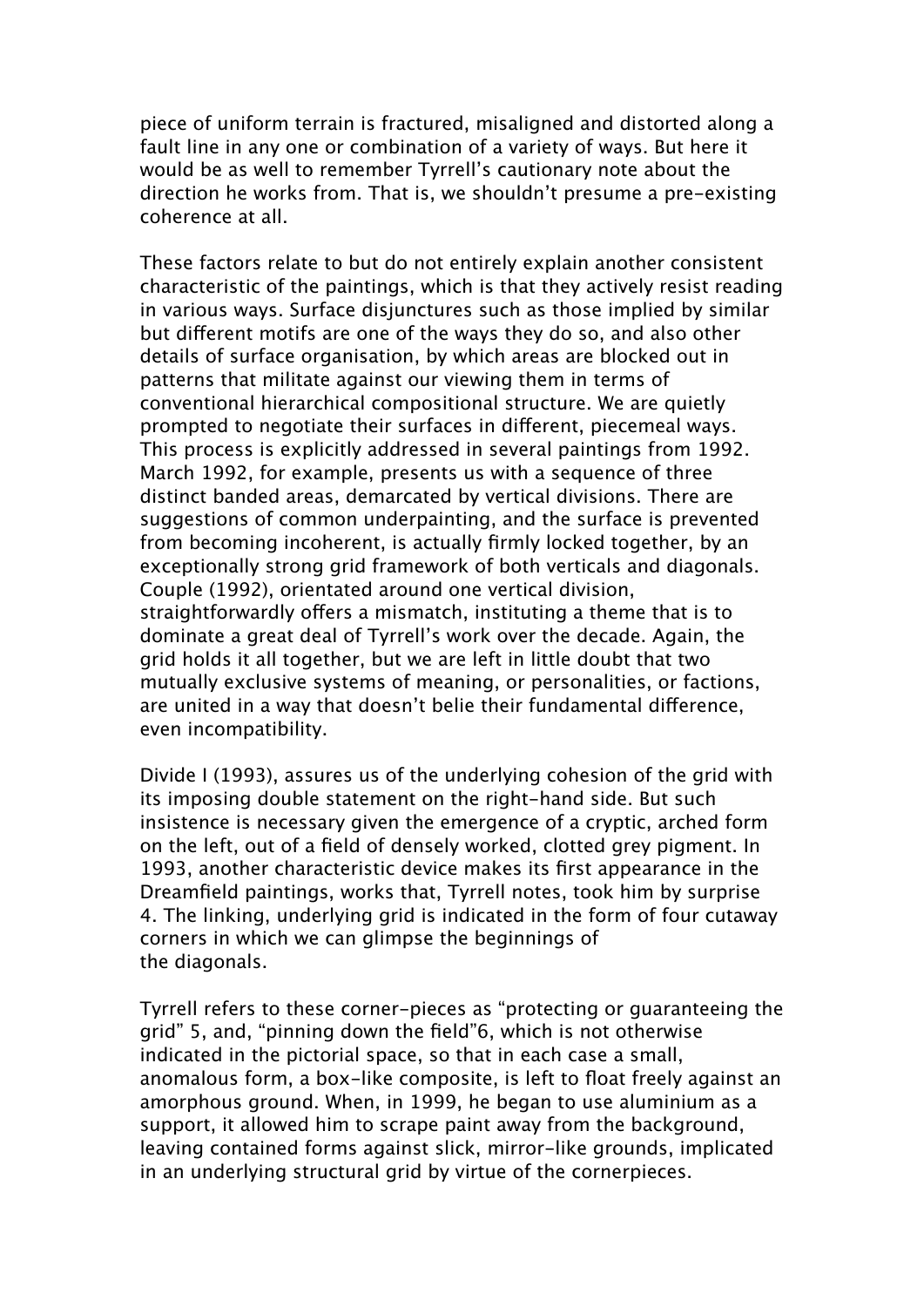Resistance to being read is also there in Tyrrell's persistent refusal to allow a motif to become a recognisable representational token, and his linked rejection of a coherent pictorial space, apparent throughout his variously titled paintings of 1993–1994, and two subsequent series, the 1995 and Shadowline paintings. As he puts it, he sees himself "keeping one step away from making something recognisable."7 Interestingly, this inclination is underlined by the unmistakably defensive character of many of the forms, which give the paintings the appearance of being literally armoured against us – against, that is, the possibility of interpretation, or the possibility of a specific kind of interpretation.

Usually the surfaces of the paintings have a distinctly worked, contested air. They suggest ground that has been churned up. They are the residual evidence of processes that have swept across them in wave upon wave of effort, in some respects like a description of Hughie O'Donoghue's pictures as being like a terrain over which a battle has been fought. It could be that Tyrrell's use of the metaphor of conflicting systems has antecedents in the two distinct kinds of mark that tended, in juxtaposition,

to constitute his paintings. Between them they reflect the polarity of his points of departure and arrival, from logical abstraction to "human fallibility and confusion." That is, the hard-edged, linear mark and, equally, the relatively smooth colour field as opposed to the gestural, expressive brush-stroke and the variegated, agitated field with its landscape and atmospheric associations.

At times he has pursued a dialectic between these kinds of mark and the categories of meaning they might imply, specifying August Blue (1992), for example, or March 1992 which can certainly be read, from left to right, as a schematic account of winter ceding to spring – or, equally, if not very helpfully, not. H However, throughout the first half of the 1990s, between the Borderland paintings of 1991 and the 1995 paintings, the dichotomy between the two kinds of mark is systematically undone. There is a similar quality of touch to both the fields of colour and the geometric scaffolding. The point of convergence is a mutual sense of being provisional, contested. Again, more recently, aluminium streamlines the process in allowing him to work surfaces without accumulating layer upon layer of pigment.

To say that the paintings resist interpretation should not be taken to mean that the painter is against them being understood. It's more a question of the level at which he believes that they can be understood, the level at which he believes they can function. In this regard they are certainly about their refusal to be pinned down in terms of meaning.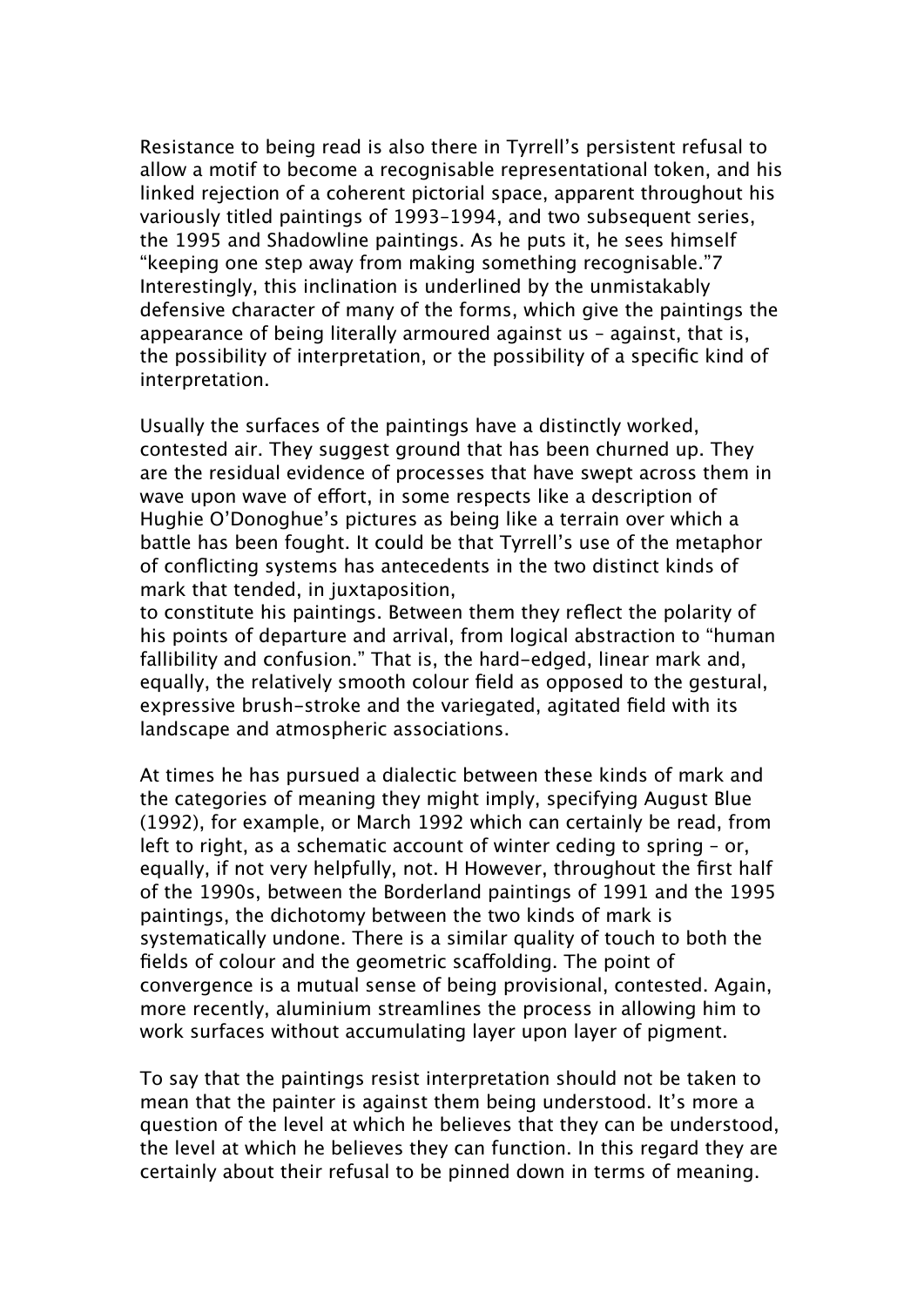That is, they are about something that cannot quite be depicted, though they continually approach depiction. Similarly, in relation to the Shadowline paintings, he refers to Conrad's notion of a man being shadowed by himself8. The line marks the imperceptible shift from innocence to experience, from youth to an awareness of death and disaster. The individual is shadowed by a sense of his own mortality, but more than this, he comes to realise that, as it might be phrased within the terms of Lacanian psychoanalytic theory, an intimation of mortality, in the form of a central absence or lack, underlies the field of desire within which he operates.

Writing about Lacan, Malcolm Bowie cites Frank Stella on painting as reminding us "that what is not there, what we cannot quite find, is what great painting always promises." 9 Stella speaks of the artist "looking for this elusive something," something he cannot see "even though he is quite certain that what he is looking

for shadows him every moment he looks around. He hopes it is what he cannot know, what he will never

see, but the conviction remains that the shadow that follows but cannot be seen is simply the dull presence

of his own mortality." What does he do? "Painters instinctively look to the mirror for

reassurance...." 10 In fact Tyrrell looks to the reflective surface of polished aluminium, within which he tries to define an indefinable form that is anchored to, but never quite explicable within the networks of meaning represented by the grid. To pursue, in an informal way, the L Lacanian line of interpretation, he declines to construct a recognisable motif within the Imaginary order, that is to settle for an agreed but essentially spurious meaning and identify with a mirror image. It's worth noting here that the series of centrifugal paintings he made in the late 1980s, all based on a square segmented by two diagonals, circulate around

an unmistakable hollowness at the centre, an idea that comes through in some of the subsequent

Borderland series.

He clearly prefers the shifting ground of the Symbolic order, that is the Dreamfield of the freed-up grid in which things exist provisionally, on what Lacan terms "an assumed foundation of absence." 11 But equally, the many paintings which exhibit a faulted or mismatched structure could be said to demonstrate the limitations of the Symbolic. In each case, neither proposed system within an individual painting can claim greater validity. Since then, the emergent, anomalous individual motifs, the forms searched for and defined within the field, nudge us towards something else, perhaps a Real which resists assimilation within either order, the mysterious something that is always "one step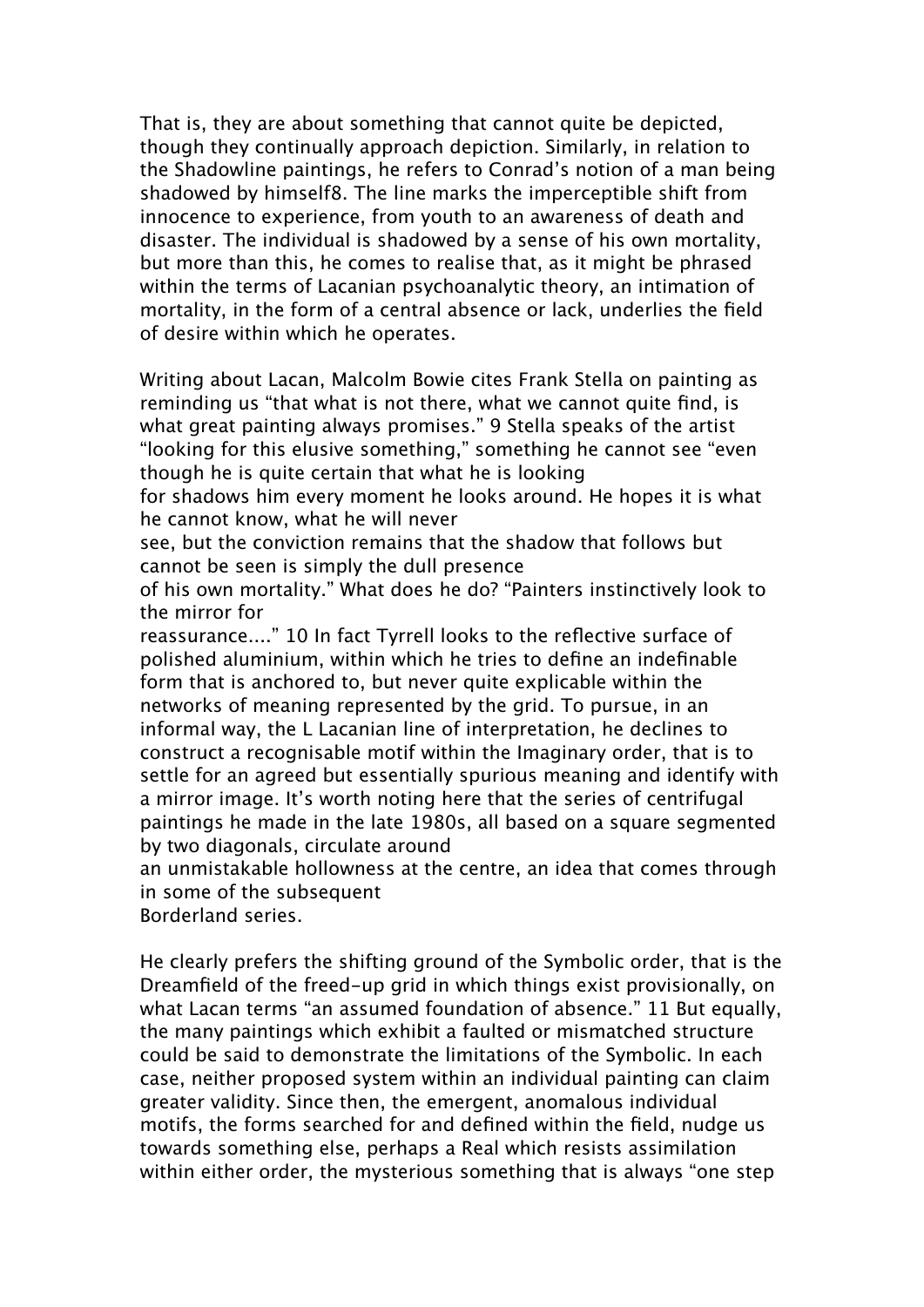away from" being recognisable and nameable. This may be the chimerical object of desire or, on another level, the central absence that shadows the painter.

The notion of depicting what cannot be depicted extends back to the Taoist formulation:

> The name that can be named is not the constant name the nameless was the beginning of heaven and earth 12

Marcel Duchamp's last, perplexing work, the installation Given 1) the waterfall, 2) illuminating gas, could be seen as an attempt to dramatise this idea very much in terms of a Lacanian notion of desire: through a closed gate we glimpse a nude woman, her legs splayed, her exposed vagina the emblem of, variously and simultaneously, erotic desire, absence and origin. Gustave Courbet's notorious painting Origin of the World is essentially based on the same idea, including the notion of showing the unshowable within a particular societal framework.

One way of looking at Tyrrell's work is to say that within it he attempts to renegotiate this position in relation to his own time and place. His painting evidences a persistent uneasiness about language that is related to an unwillingness to pin down, label and articulate what the painting is or, the standard question, what it is a painting of. It is always aiming for what cannot be seen, perpetuating desire by indefinately postponing its satisfaction. The idea is that so long as we do not know what it is, there is room for it to function. What it is is perpetually out of reach in the way that the object of desire is perpetually out of reach because it is always somehow beyond what we imagine it to be. It is, as Lacan would have it, defined by lack, by absence, or, in Derridean terms, it is "always already absence" 13. It is by definition what we cannot articulate. By this formulation, Tyrrell's aim in his work is to engineer a perpetual, ongoing openness, a space in which our eyes can desire.

Aidan Dunne

FOOTNOTES

- 1. Artist's statement, Shadowlines catalogue, 1998
- 2. Conversation with the artist, September 29, 2000
- 3. As 1
- 4, 5, 6, 7 As 2